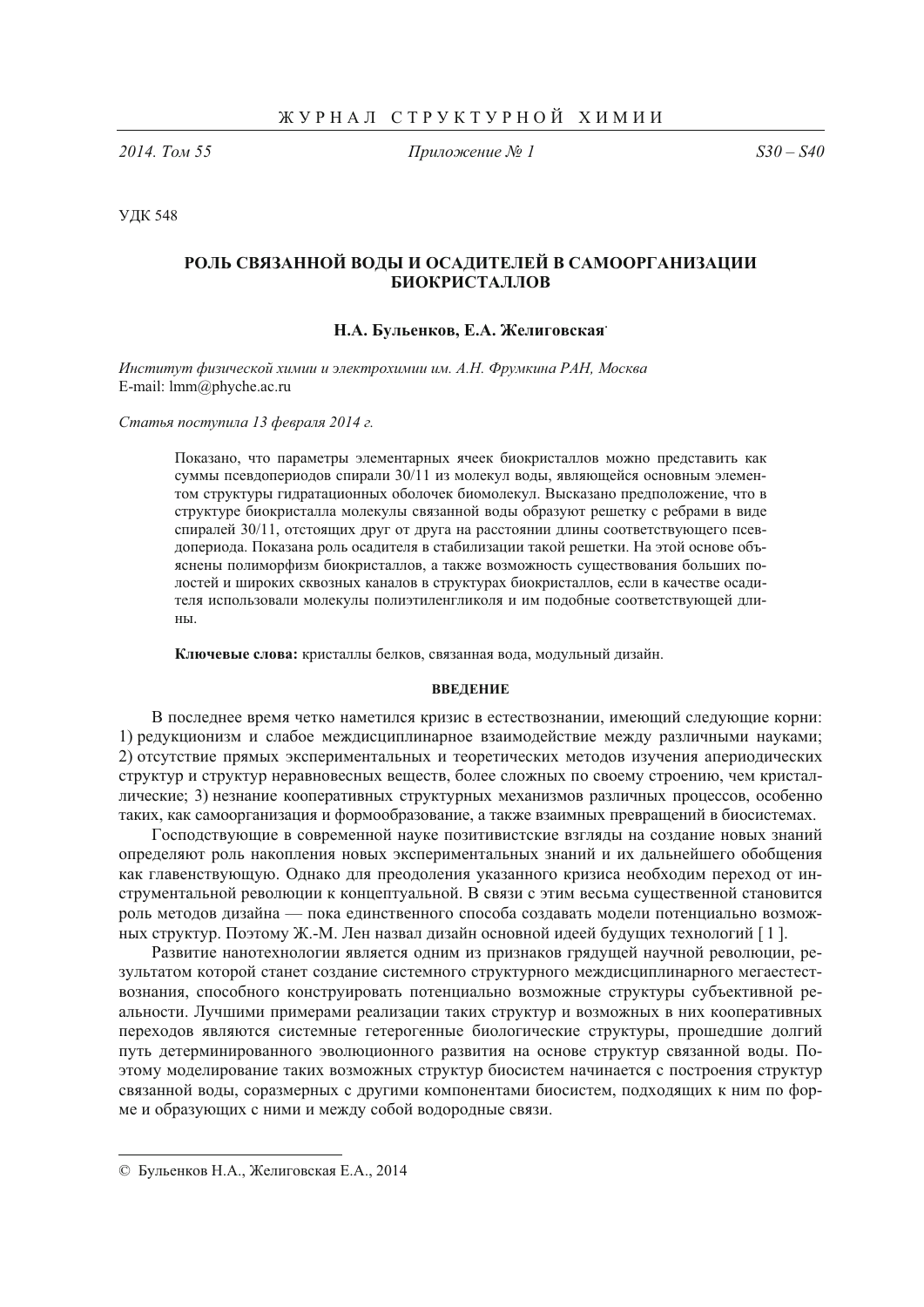Для этого требуется развитие обобщенной кристаллографии, подходы к развитию которой были созданы Дж. Берналом и А. Маккеем [2, 3] и, судя по областям ее применения, имеют междисциплинарный характер [4]. Сейчас наука впервые обращается к миру потенциально возможных структур и к методу дизайна, результаты которого должны соответствовать экспериментальным данным. На это обращал внимание в том числе А.А. Любищев, который видел решение проблемы детерминированной биохимической самоорганизации в виде создания новой неевклидовой кристаллографии [5]. Идея создания обобщенной кристаллографии тетраэдрических структур связанной воды как общей системообразующей структурной составляющей, определяющей форму гетерогенных биосистем, открывает новые возможности для создания теоретической системной биологии, что подтверждает мысль М. Хайдеггера [6]: "Современная мысль почти только то и делает, что гоняется за упущенным целым... Пока мы будем видеть целое только в конце наших построений, мы никогда не увидим их конца."

В кристаллических структурах по их структурным мотивам, изображенным в координационных полиэдрах [7], можно однозначно выделить минимальные периодически повторяющиеся фрагменты их структур — "кристаллические модули" или "кристаллические молекулы" по Е.С. Фёдорову [8], которые полностью определяют стехиометрию, симметрию, дальний порялок и даже морфологию кристалла (строение и ориентацию его важнейших граней и ребер). В модуле все атомы размещены только по его вершинам, ребрам и граням и не содержатся внутри него. Поэтому модульное разбиение кристаллического пространства является его разбиением по всем химическим связям, включая направленные и слабые водородные связи, и соответствует полной связанности в структуре кристалла [9].

Кооперативное преобразование евклидовых кристаллических модулей в неевклидовы молули структур искривленных пространств постоянной кривизны возможно путем ввеления в их замкнутую связанную оболочку соответствующих дисклинаций и диспираций [10]. Например, кристаллический модуль льда Ih можно преобразовать в связанный неевклидов модуль путем введения в него диспирации с угловой компонентой  $+60^{\circ}$  и осью, параллельной оси третьего порядка. При этом в нем сохраняется подгруппа точечной симметрии исходного кристаллического модуля  $D_3$ . Такие неевклидовы модули можно объединить в одномерную структуру спирали 30/11, а из этих структур потом можно построить все разновидности дисконтинуальных системо- и формообразующих структур связанной воды, которые могут быть вложены в трехмерное евклидово пространство биосистем [11].

Модульная концепция самоорганизации всех стабильных связанных структур позволяет охватить все континуальные кристаллические структуры (равновесные и неравновесные) и дисконтинульные напряженные неравновесные структуры. Из тетраэдрических неевклидовых модулей можно построить системообразующие упорядоченные модульные структуры связанной воды, а на их основе возможно образование гетерогенных структур биосистем, другие структурные составляющие которых соответствуют структурам связанной воды по форме и по положению водородных связей [11, 12]. Из этих же модулей можно построить иерархические системообразующие фрактальные структуры, на основе которых создаются иерархические биосистемы [11, 12].

Дисконтинуальные структуры связанной воды могут служить основой для образования кристаллов биомолекул, в первую очередь белков, а также их концентрированных коллоидных растворов. Целью данной работы является: 1) проверка этого предположения, для чего проводится моделирование решеток связанной воды для разных биокристаллов; 2) объяснение на этой основе полиморфизма биокристаллов; 3) выяснение роли более мелких ионов и молекулосадителей в формировании и стабилизации структур биокристаллов.

## ОСОБЕННОСТИ СОСТАВА И СТРОЕНИЯ БИОКРИСТАЛЛОВ

По сравнению с кристаллами других органических или неорганических веществ кристаллы биомолекул имеют ряд отличительных особенностей, связанных прежде всего с их большой молекулярной массой и сложным химическим строением [13].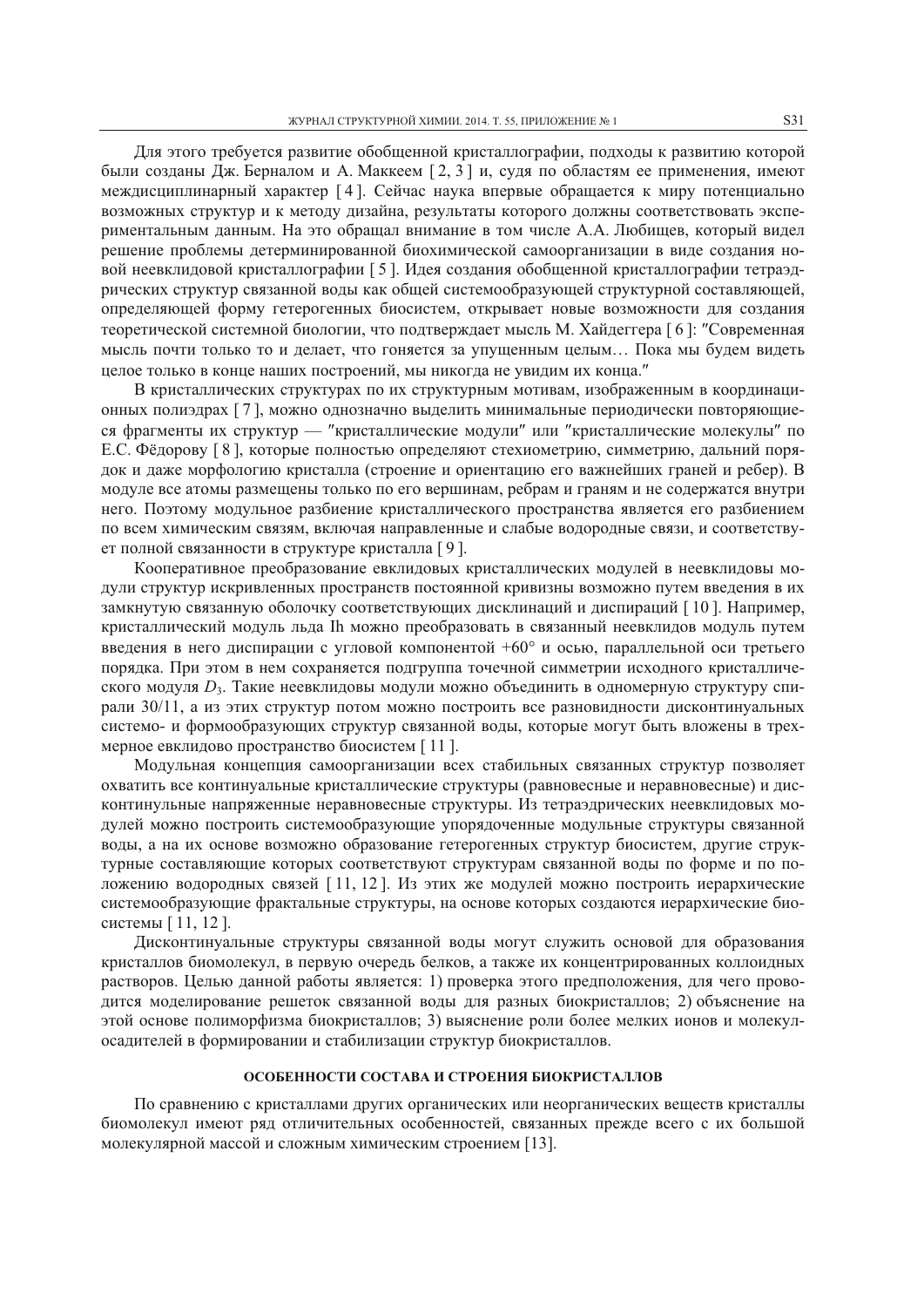Во-первых, они имеют большие размеры элементарной ячейки (50—250 Å), что затрудняет процесс их расшифровки.

Во-вторых, они всегда содержат растворитель, из раствора в котором они выросли. На долю растворителя в биокристалле приходится от 30 до 75—80 об. %. Необходимость присутствия в кристалле растворителя вызвана обязательным возникновением больших полостей при укладке крупных молекул. Кроме того, укладка биомолекул в кристалле может быть также и рыхлой, ввиду чего относительный объем, занимаемый биомолекулами в кристалле, падает, а объемная доля растворителя возрастает. В роли растворителя чаще всего выступает водный раствор низкомолекулярных солей и полиэтиленгликоля (ПЭГ).

Роль водного растворителя в самоорганизации белковых кристаллов не сводится только к заполнению пространства между крупными белковыми молекулами. Прежде всего, еще на стадии раствора он способствует образованию вторичной и третичной (глобулярной) структур белка, так как участки молекулы с гидрофобными неполярными остатками стремятся экранироваться от водного раствора, а участки с гидрофильными полярными остатками - наоборот, контактировать с ним. При этом часть молекул воды растворителя оказывается в связанном состоянии, образуя водородные связи с гидрофильными группами молекулы белка и тем самым формируя ее гидратационную оболочку.

Так как в биокристаллах содержание водного растворителя остается высоким, считается, что в ходе кристаллизации конформация биомолекулы меняется незначительно. Связанная вода в биокристалле присутствует или в виде гидратационных оболочек биомолекул, или структурируется под воздействием низкомолекулярных растворенных веществ. На долю связанной воды приходится до 30 % от всего количества воды. Остальная вода присутствует в кристалле в несвязанном, неупорядоченном состоянии. Структуры связанной воды, образованные при взаимодействии молекул воды с другими молекулами раствора, влияют на способ укладки биомолекул в кристалл.

Эти особенности структур биокристаллов приводят к их повышенной хрупкости и разрушению при высыхании, а также к полиморфизму, когда в зависимости от состава маточного раствора и других условий молекулы одного и того же белка упаковываются в кристалл различным образом и с разной объемной долей растворителя. Как уже сказано выше, по нашему мнению, полиморфизм связан с многообразием возможных структур связанной воды в биокристалле.

#### ДИСКОНТИНУАЛЬНАЯ РЕШЕТКА ИЗ СПИРАЛЕЙ 30/11 КАК ОСНОВА ЛЛЯ САМООРГАНИЗАЦИИ БИОКРИСТАЛЛОВ

В самоорганизации биосистем структуры связанной воды играют детерминирующую роль как системообразующие компоненты, соразмерные с другими компонентами биосистемы. Они определяют конформацию органических компонент биосистемы, особенно на уровне образования интермелиатов. Моделирование системы состоит в полборе для биополимера наиболее подходящей по размерам и форме структуры связанной воды для образования нативных и стабильных гидратированных биосистем. Решающим моментом для такого моделирования является атомная структура биополимера, установленная методом рентгеноструктурного анализа. По структуре биосистемы можно в дальнейшем изучать ее самоорганизацию, а также кооперативные механизмы взаимодействия этого белка с другими веществами.

Ранее было показано [11], что спирали  $30/11$  связанной воды являются важным элементом гидратационных оболочек биомолекул в водной среде (в частности, в маточном растворе). Повторяющаяся единица такой спирали (рис. 1, а) состоит из двух молекул воды, а при присоединении тридцати повторяющихся единиц она прирастет на одиннадцать полных оборотов, что соответствует длине (периоду) вдоль ее оси  $a_{30} = 44.12$  Å при длине водородной связи 2.75 Å. Длина проекции одной повторяющейся единицы спирали на ее ось равна 44,12/30 = 1,47 Å, а соответствующий ей угол поворота составляет  $360^{\circ} \times 11/30 = 132^{\circ}$ . Спираль  $30/11$  имеет следующие псевдопериоды  $a_N$  с минимальным углом закрутки  $a_N$  относительно начала отсчета: a)  $N=4$ ,  $a_4 = 1.47$   $\text{\AA} \times 4 = 5.88$   $\text{\AA}$   $\text{H}$   $\alpha_4 = 132^\circ \times 4 = 528^\circ = 180^\circ \times 3 - 12 = -12^\circ$  no модулю 180°;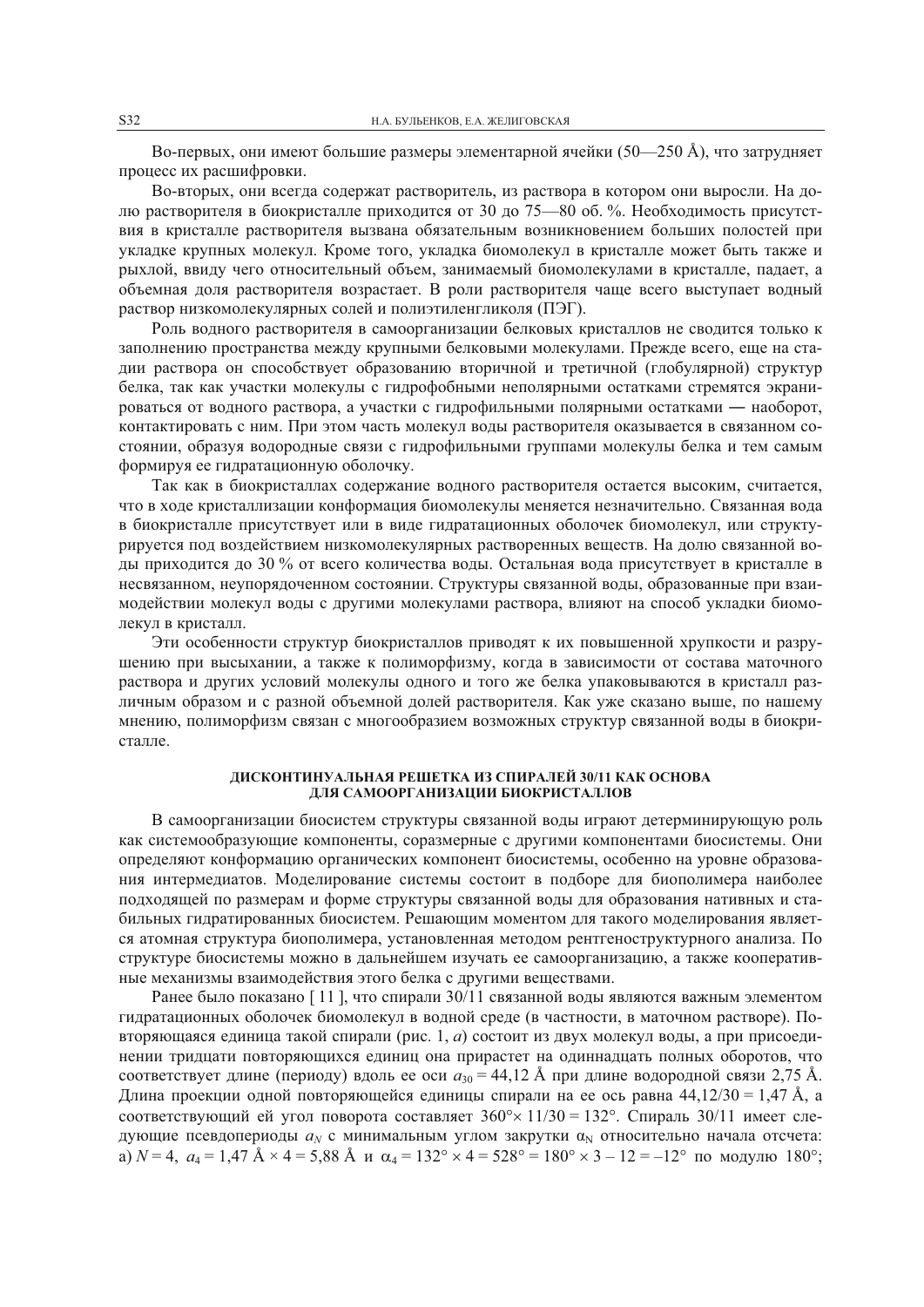

*Рис. 1.* Спираль 30/11 и ее псевдопериоды (а); решетка с ребрами из спиралей 30/11 с углами между ребрами 90° и периодами  $a = b = c = a_{26}(6)$ 

6)  $N = 11$ ,  $a_{11} = 1.47$   $\text{\AA} \times 11 = 16.18$   $\text{\AA}$   $\text{H}$   $\alpha_{11} = 132^{\circ} \times 11 = 1452^{\circ} = 1440^{\circ} + 12^{\circ} = 360^{\circ} \times 4 + 12^{\circ} = 1452^{\circ}$ = +12° по модулю 360°; в)  $N = 15$ ,  $a_{15} = 1.47$  Å  $\times$  15 = 22,06 Å и  $\alpha_{15} = 132$ °  $\times$  15 = 1980° = 180°  $\times$  $\times$  11 = 0° по модулю 180°. Исходя из этих псевдопериодов, находим, что  $a_{15} = a_4 + a_{11} = 22,06$  Å,  $\alpha_{15} = 0^{\circ}$  по модулю 180°;  $a_{19} = a_4 + a_{15} = 27,94$  Å,  $\alpha_{19} = -12^{\circ}$  по модулю 180°;  $a_{26} = a_{11} + a_{15} =$  $=$  38,24 Å,  $\alpha_{26}$  = +12° по модулю 180°.

Показано [1], что 12 спиралей 30/11 могут пересекаться в кластере из 27 молекул воды, называемом Т-узлом; при этом центральная молекула этого кластера принадлежит каждой из этих спиралей. Углы между осями этих спиралей составляют 36°, 60°, 72°, 90°, 108°, 120° и 144°, причем можно выделить тройки спирали, в которых углы между осями каждой пары спиралей одинаковы и равны  $36^{\circ}$ ,  $90^{\circ}$ ,  $108^{\circ}$  или  $120^{\circ}$  [11]. Поэтому можно построить трехмерные решетки с ребрами из спиралей 30/11 и узлами в виде соответствующих фрагментов Т-узлов (рис. 1, б). Периоды этих решеток будут равны одному или сумме нескольких каких-либо псевдопериодов спирали 30/11, а углы между ребрами будут принимать указанные значения 36°, 60°, 72°, 90°, 108°, 120° и 144°. Возможны и другие типы узлов, в которых соединяются три спирали 30/11, так что два из углов между осями спиралей равны одному из вышеперечисленных значений, а третий равен  $k \times 132^{\circ}$  по модулю 360° (т.е. 132°, 2 × 132°–360° = -96°, 3 × 132°–  $-360^{\circ} = 36^{\circ}, 4 \times 132^{\circ} - 360^{\circ} = 168^{\circ}, 5 \times 132^{\circ} - 720^{\circ} = -60^{\circ}, 6 \times 132^{\circ} - 720^{\circ} = -72^{\circ}$  и т.д.) [11].

Было замечено [11], что молекулы белков кристаллизуются в гексагональную, тетрагональную или моноклинную (с углом около 108°) решетки, периоды которых можно с хорошей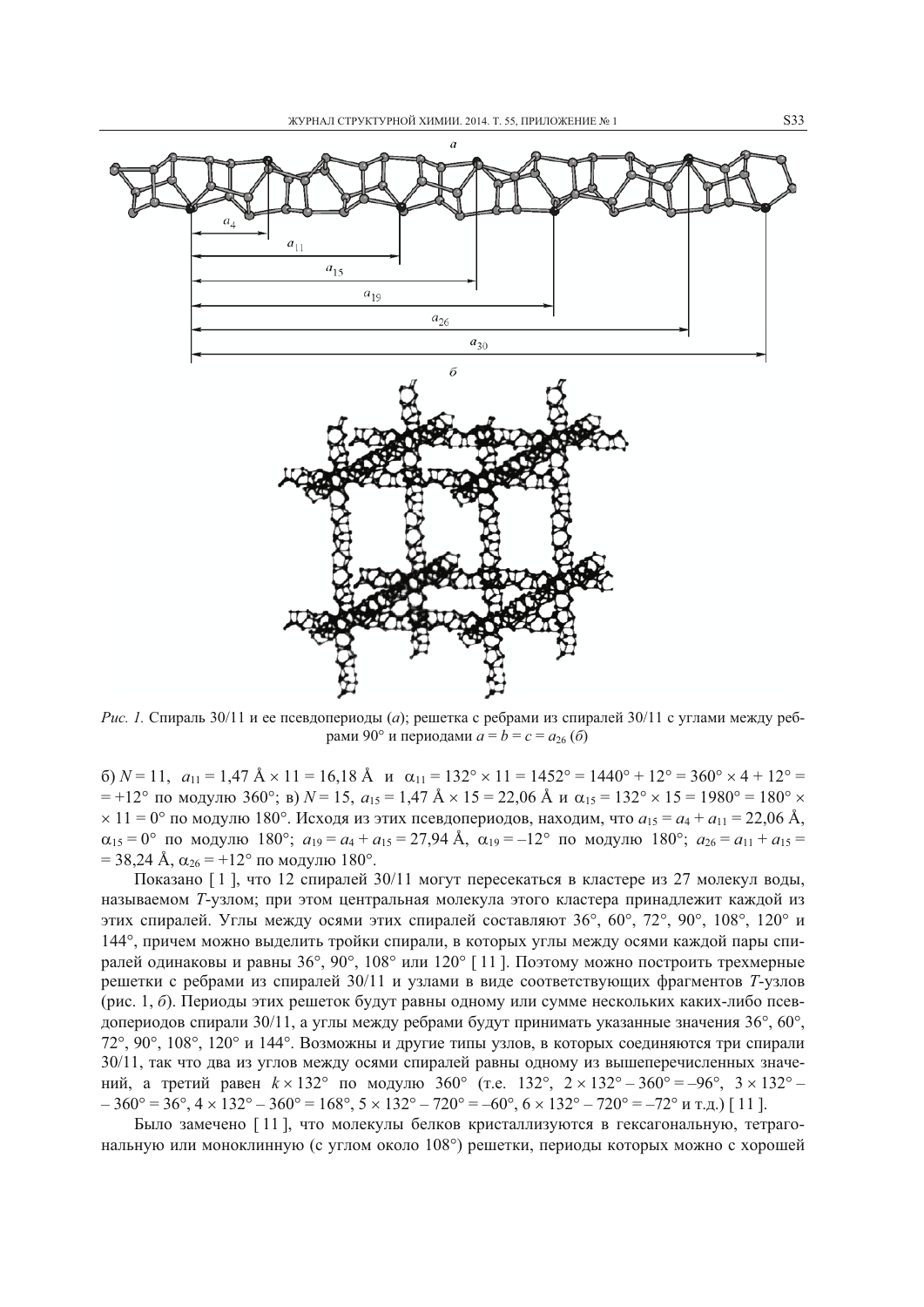точностью представить как сумму каких-либо псевдопериодов спирали 30/11. Кроме того, кристаллы белков содержат большое количество воды (до 80 об. %), в том числе частично в структурированном состоянии, и при высыхании разрушаются [13]. Поэтому было высказано предположение [11], что кристаллизация белков происходит с формированием описанной выше решетки из связанной воды с ребрами из спиралей  $30/11$ . В принципе эта решетка, основные параметры которой совпадают с параметрами элементарной ячейки кристалла белка, может быть в некотором смысле "дисконтинуальной" и "фрактальной", т.е. ее более крупные ячейки могут быть разбиты на меньшие спиралями 30/11, выходящими из основных ребер решетки через меньшие псевдопериоды. Возникновение такой решетки объясняет следующие свойства кристаллов белков: а) возможное наличие в них широких пустых каналов, заполненных неструктурированной водой и б) низкую плотность заполнения ячеек решетки биокристаллов белками (до 20 об. %) и в) возможность разнообразного размещения в ячейках молекул белка в зависимости от условий выращивания кристалла.

Отметим, что разбиение периодов решетки биокристалла на псевдопериоды подчиняется их золоточисленной метрике  $a_N = 10\varphi(m + k(1 + \varphi^{-2}))$ , где  $\varphi \approx 1.618$  — золотое сечение, и выражается через псевдопериоды решетки  $a = a_{11} \times m + a_{15} \times k$ , причем сумма этих псевдопериодов охватывает остальные псевдопериоды  $a_{15} = a_4 + a_{11}$ ,  $a_{19} = a_4 + a_{15}$  и  $a_{26} = a_{11} + a_{15}$  [11].

Ребра такой решетки могут быть элементами структуры гидратационных оболочек и крупных биомолекул, и мелких молекул, присутствующих в растворе. Рассмотрим это на примере строения гидратационной оболочки молекулы ПЭГ.

# РОЛЬ МОЛЕКУЛ ПОЛИЭТИЛЕНГЛИКОЛЯ В ОБРАЗОВАНИИ БИОКРИСТАЛЛОВ И УВЕЛИЧЕНИИ ИХ СТАБИЛЬНОСТИ

Спираль 30/11 из молекул связанной воды можно разбить на две спирали 15/4, связанные между собой водородными связями (рис. 2, *a*). Как и в случае спирали 30/11, каждая повторяющаяся единица такой спирали 15/4 состоит из двух молекул воды, поэтому на один ее период приходится 30 молекул воды и 4 полных оборота.

Известно, что в кристаллическом состоянии молекулы ПЭГ образуют спирали 7/2, в которых каждая повторяющаяся единица состоит из одного мономера (-CH<sub>2</sub>-CH<sub>2</sub>-O-), период составляет 7 единиц и за период делается два полных оборота [14]. Если такую спираль раскрутить в 2 раза, то на ее период будет приходиться 1 полный оборот и 7 повторяющихся единиц, и она будет описываться формулой  $7/1 = 14/2 = 28/4$ . Далее, если каждый ее участок в четыре периода (28 мономеров) раскрутить еще на 96°, то 4 полных оборота она будет совершать уже за 30 единиц в один мономер, так как за две единицы в один мономер такая спираль наберет недостающие 96° =  $((4 \times 360^{\circ} - 96^{\circ})/28) \times 2$ . Так как расстояния между атомами О последовательности ОССО в гош-конформации составляет 2,8—2,9 Å, а длина водородной связи между молекулами воды в жидкости 2.75 – 2.85 Å, то описанной выше раскрученной спиралью ПЭГ можно заменить одну из двух спиралей 15/4, составляющих спираль 30/11 воды, так что атом О каждого мономера (-CH<sub>2</sub>-CH<sub>2</sub>-O-) займет позицию атома О молекулы воды в спирали 15/4 (рис. 2, б). При этом на каждую повторяющуюся единицу из двух молекул воды спирали 15/4 придется два мономера (—CH<sub>2</sub>—CH<sub>2</sub>—O—). Длины водородных связей между атомами О цепочки ПЭГ и молекул воды спирали 15/4 не изменятся. Вид вдоль общей оси спиралей ПЭГ и 15/4 воды показан на рис. 2, в. Внутренний диаметр равен 5 Å, а внешний — около 10 Å. Значения углов внутреннего вращения вокруг связей О—С, С—С и С—О одного шага ОССОССО спирали 15/4 соответствуют конформации TGTGGG, т.е. атомы О молекулы ПЭГ находятся в положении G, как это и есть в кристалле.

Небольшие добавки ПЭГ в воду существенно улучшают ее гидродинамические свойства за счет уменьшения турбулентности [15]. В частности, растет скорость истечения струи из шланга и в разы увеличивается дальность ее полета. Возможно, это связано с подобным строением гидратированной формы молекулы ПЭГ, вытянутой за счет внешнего направленного воздействия, когда подобные "иголки", находясь в объеме струи, усиливают ламинарность потока.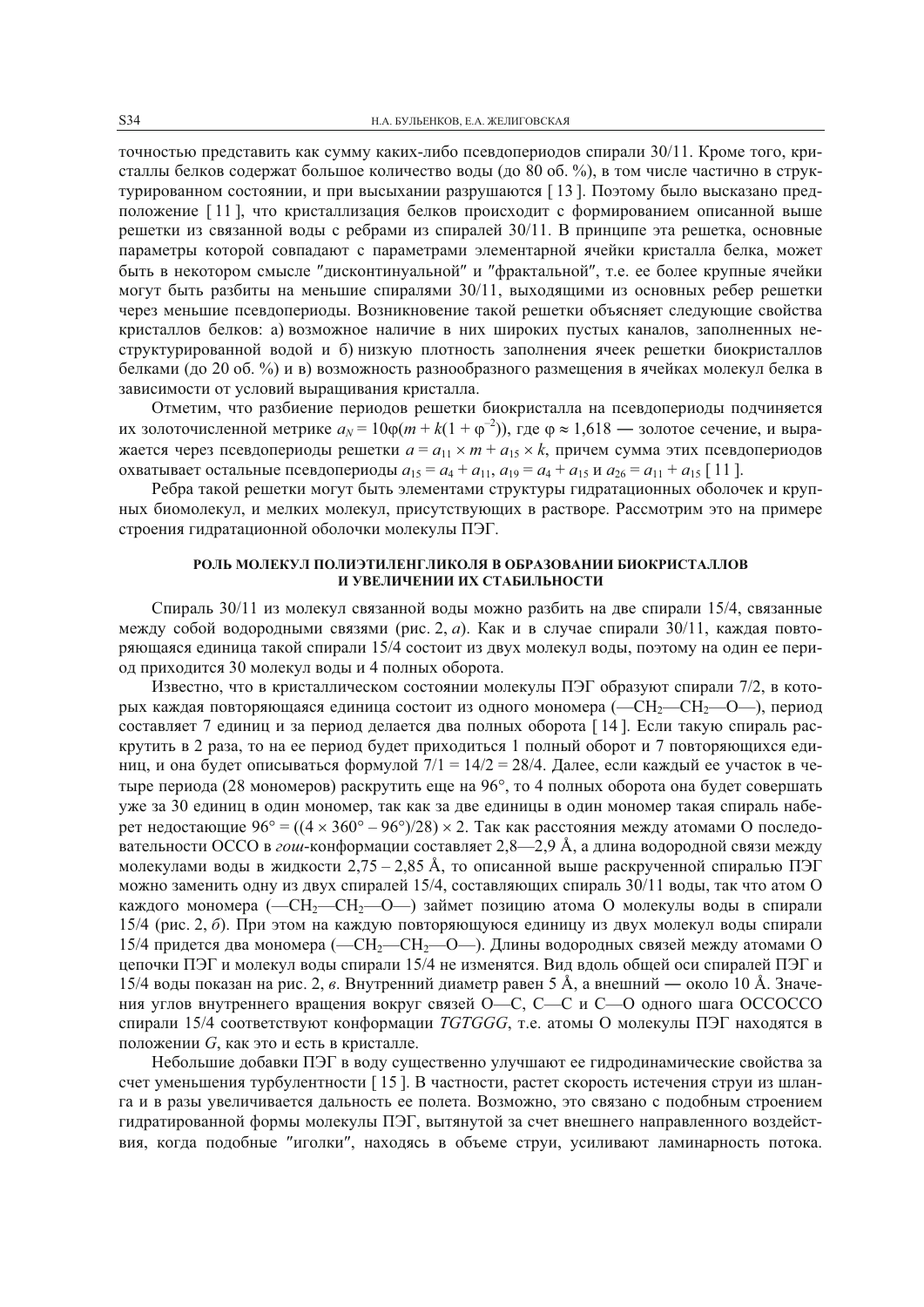

Рис. 2. Разделение спирали  $30/11$  на две спирали  $15/4$  из черных и из серых атомов; водородные связи между спиралями 15/4 обозначены пунктиром (а): замена одной из двух спиралей 15/4, составляющих спираль 30/11, на молекулу ПЭГ (б), водородные связи между атомами О молекул воды и ПЭГ обозначены пунктиром, все ковалентные связи в молекулах ПЭГ и воды и водородные связи между молекулами воды обозначены сплошными линиями; вид перпендикулярно общей оси спиралей 15/4; то же, вид вдоль оси спиралей 15/4 (в); меандровая конформация ПЭГ (черные линии), положенная на спираль 30/11 в структуре поверхностного слоя воды (серые линии) (г), стрелками указаны места образования водородных связей между атомами О молекул ПЭГ и воды

Кроме того, молекулы ПЭГ могут укреплять поверхностный слой струи, точно так же встраиваясь в структуру поверхностного слоя воды, состоящего из спиралей 30/11 [16].

Интересно, что так называемая меандровая конформация молекулы ПЭГ, в которой углы внутреннего вращения в участках ОССО соответствуют последовательности GTG, также соразмерна параметрам спирали 30/11 и структуре поверхностного слоя воды (рис. 2, г). При этом соответствие между структурами поверхностного слоя воды и меандровой конформации ПЭГ таково, что только 1/4 часть атомов О молекул ПЭГ может образовывать водородные связи с молекулами воды поверхностного слоя (см. рис. 2, г).

Молекулы ПЭГ с молекулярными весами от 200 до 8000 и длиной в подобном гидратированном состоянии от ~7 до ~270 Å являются наиболее распространенными осадителями.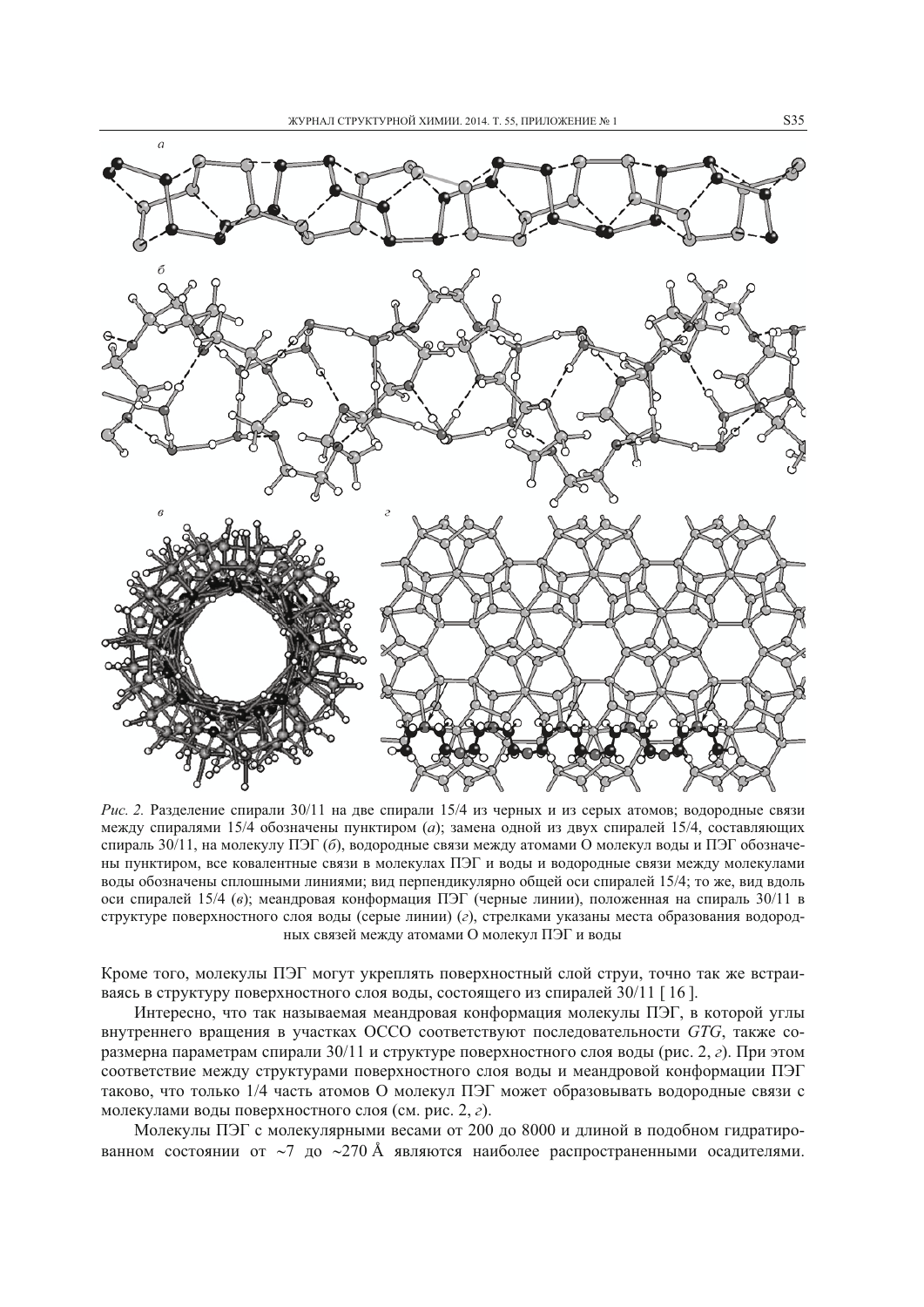

Рис. 3. Схема карты электронной плотности кристалла HSA с нанесенной на нее решеткой из спиралей 30/11 связанной воды, вид вдоль оси с (a); фрагмент решетки связанной воды с размерами  $a_1s \times a_1s$  (6); положения молекул ПЭГ, укрепляющие узел этой решетки (в); положения молекул ПЭГ, находящихся на расстоянии псевдопериода а4 от узла решетки (г)

По-видимому, они могут стабилизировать решетку из спиралей 30/11, замещая в ней одну из двух спиралей 15/4, образующих спираль 30/11.

Примером кристалла белка, в котором стабилизация водной структуры молекулами ПЭГ, по-видимому, имеет решающее значение, могут служить кристаллы сывороточного альбумина человека (human serum albumin, HSA), полученные из раствора, содержащего ПЭГ 400 и КН<sub>2</sub>РО<sub>4</sub> ([17], исправленный вариант структуры см. [18] и частично [19]). Эти кристаллы уникальны тем, что содержание маточного раствора в них достигает 78 об. %, а вдоль оси с проходит широкий сквозной канал с сечением в виде квадрата со стороной ~90 Å. Кристаллы образуются в виде тетрагональных пластин, описываются пр. гр. Р4212, а их элементарная ячейка содержит 8 молекул белка и имеет параметры  $a = b = 186.5 \text{ Å}$ ,  $c = 81.0 \text{ Å}$ . Сквозной квадратный канал вдоль оси с хорошо виден на карте распределения электронной плотности (см. схему на рис. 3, а), полученной для этих кристаллов ([17], помещена на обложке этого номера Science).

Согласно нашим представлениям, этот кристалл HSA образован на основе решетки из спиралей 30/11 из молекул связанной воды с периодами  $a_{\text{lat}} = a_{15} \times 6 = 22,06 \times 6 = 133,36 \text{ Å}$  и  $c_{\text{lat}} = a_{11} \times 5 = 16{,}18 \times 5 = 80{,}9$  Å, которые соответствуют экспериментальным значениям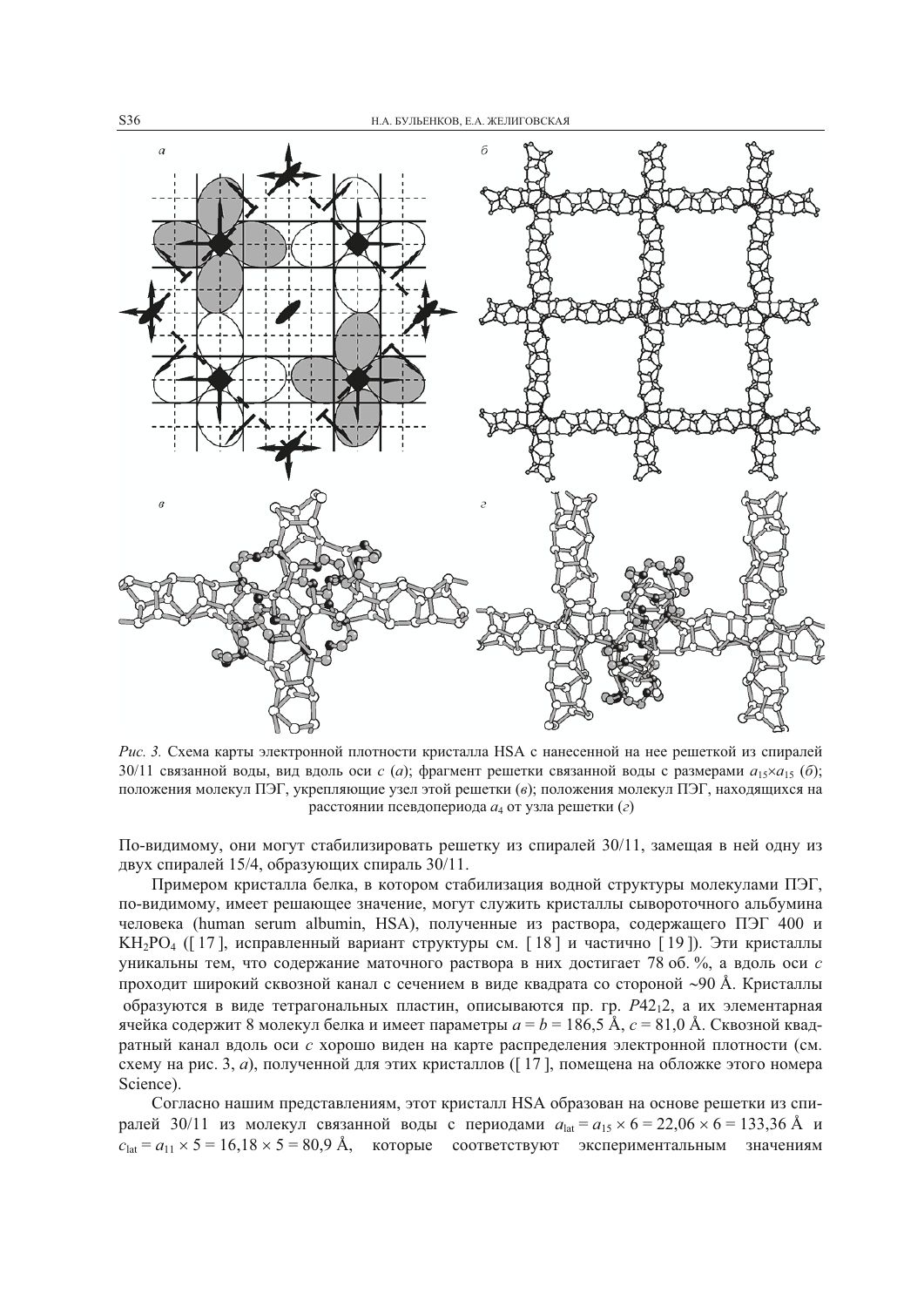$a\sqrt{2}/2 = 186.5 \times \sqrt{2}/2 = 131.9$  Å (с отклонением  $\Delta = 1.1$  %) и  $c = 81$  Å ( $\Delta = 0.13$  %) (рис. 3, 6). На рис. 3, а положения основных ребер этой решетки нанесены на схематически представленную карту электронной плотности кристаллов HSA. Непрерывный канал вдоль оси с шириной около 90 Å ( $a_{15} \times 4 = 22,06 \times 4 = 88,24$  Å) в принципе заполнен неструктурированной водой, но на оригинальном рисунке [17, обложка] на нем видны мелкие пики электронной плотности вблизи узлов указанной решетки связанной воды. Эти пики могут быть вызваны только молекулами ПЭГ 400 и анионами соли КН<sub>2</sub>РО<sub>4</sub>, которые могут занимать фиксированное положение внутри широкого канала только будучи чем-либо связанными, а связывать их могут только структуры связанной воды. Это указывает на то, что и внутри канала разрушены не все узлы и ребра решетки из спиралей 30/11, которая и фиксирует положение молекул ПЭГ (и ионов) внутри канала и, в свою очередь, стабилизирована ими. На рис. 3, в и г приведены фрагменты решетки связанной воды из спиралей 30/11 и положения гидратированных молекул ПЭГ, соответствующие положениям пиков на карте электронной плотности. Молекулы ПЭГ в положениях, соответствующих рис. 3, в, стабилизируют узлы решетки. Молекулы ПЭГ в положениях, соответствующих рис. 3, г, могут стабилизировать дополнительные ребра этой решетки, находящиеся на расстоянии псевдопериода  $a_4$  от узлов. Молекула ПЭГ 400 содержит 9 мономеров, а длина ее в рассматриваемой конформации составляет около 13 Å, что соответствует размеру ее изображения на карте электронной плотности [17, обложка].

Отметим, что для рекомбинантного сывороточного альбумина человека (rHSA) при кристаллизации в нейтрализованном растворе ПЭГ 400 была получена и другая, более обычная кристаллическая форма [19], отличающаяся от описанной выше тетрагональной с широким каналом вдоль оси с. Она характеризуется часто встречающейся моноклинной пространственной группой P2, и имеет параметры  $a = 58.9$ ,  $b = 38.3$ ,  $c = 60.7$  Å и  $\beta = 101.9^{\circ}$ . Молекулы белка упакованы в ней гораздо более плотно, так что растворитель занимает только около 33 об. % кристалла. В этом случае также параметры решетки можно выразить через псевдопериоды спирали 30/11:  $a = 2a_{15} + a_{11} = 60,30$  Å ( $\Delta = 2,4$ %),  $b = 2a_{11} + a_4 = 38,24$  Å ( $\Delta = 0,2$ %) и  $c = 2a_{15} +$  $+ a_{11} = 60,30$  Å ( $\Delta = 0,7$  %).

## РОЛЬ ОСАДИТЕЛЕЙ В ОБРАЗОВАНИИ БИОКРИСТАЛЛОВ И ИХ ПОЛИМОРФИЗМЕ

Помимо крупных молекул типа ПЭГ в качестве осадителей могут выступать и мелкие молекулы органических веществ, а также другие соединения, содержащие тетраэдрические анионы типа  $PO_4^{3-}$ ,  $SO_4^{2-}$ , мелкие анионы Cl<sup>-</sup>, F<sup>-</sup>, I<sup>-</sup> и катионы типа K<sup>+</sup>. Тип и концентрация осадителя мало влияют на конформацию биополимера, оставляя ее примерно такой же, как в нативной форме, но влияют на ориентацию молекул белков в пространстве и способы их укладки. Под влиянием разных осадителей один и тот же малоструктурированный белок может давать до двух десятков полиморфных форм. Биокристаллы редко содержат сквозные внутренние каналы типа рассмотренного выше для кристаллов HSA, и обычно характеризуются моноклинной и триклинной симметрией.

Например, для белка BPR (bovine pancreatic ribonuclease) известно не менее 13 полиморфных форм [20—22], условия получения которых различались видом и концентрацией осадителя. Большинство форм кристаллов BPR принадлежит к моноклинной и ромбической сингониям с пространственными группами  $P_1$ ,  $C_2$ ,  $P_2$ ,  $P_1$ , и величиной параметров решетки от ~30 до  $\sim$ 80 Å. Разбиение этих значений параметров на псевдопериоды спирали 30/11 для некоторых форм приведено в таблице, а схема укладки молекул BPR в решетке из спиралей 30/11 связанной воды для случая пространственной группы  $P2_1$  приведена на рис. 4.<br>Tетраэдрические анионы типа  $PO_4^{3-}$  и  $SO_4^{2-}$  стабилизируют в пространстве ячейки решет-

ки из спиралей 30/11, занятые биомолекулами, путем образования водородных связей с этими биомолекулами и с молекулами воды, образующими ребра этих ячеек в виде спиралей 30/11. При этом суммарная длина связей P—O...H—O составляет около 5 Å, а всего мостика, например, между NH-группой биомолекулы и молекулой связанной воды N—H...O—P—O...H—O  $-7 - 8$  Å.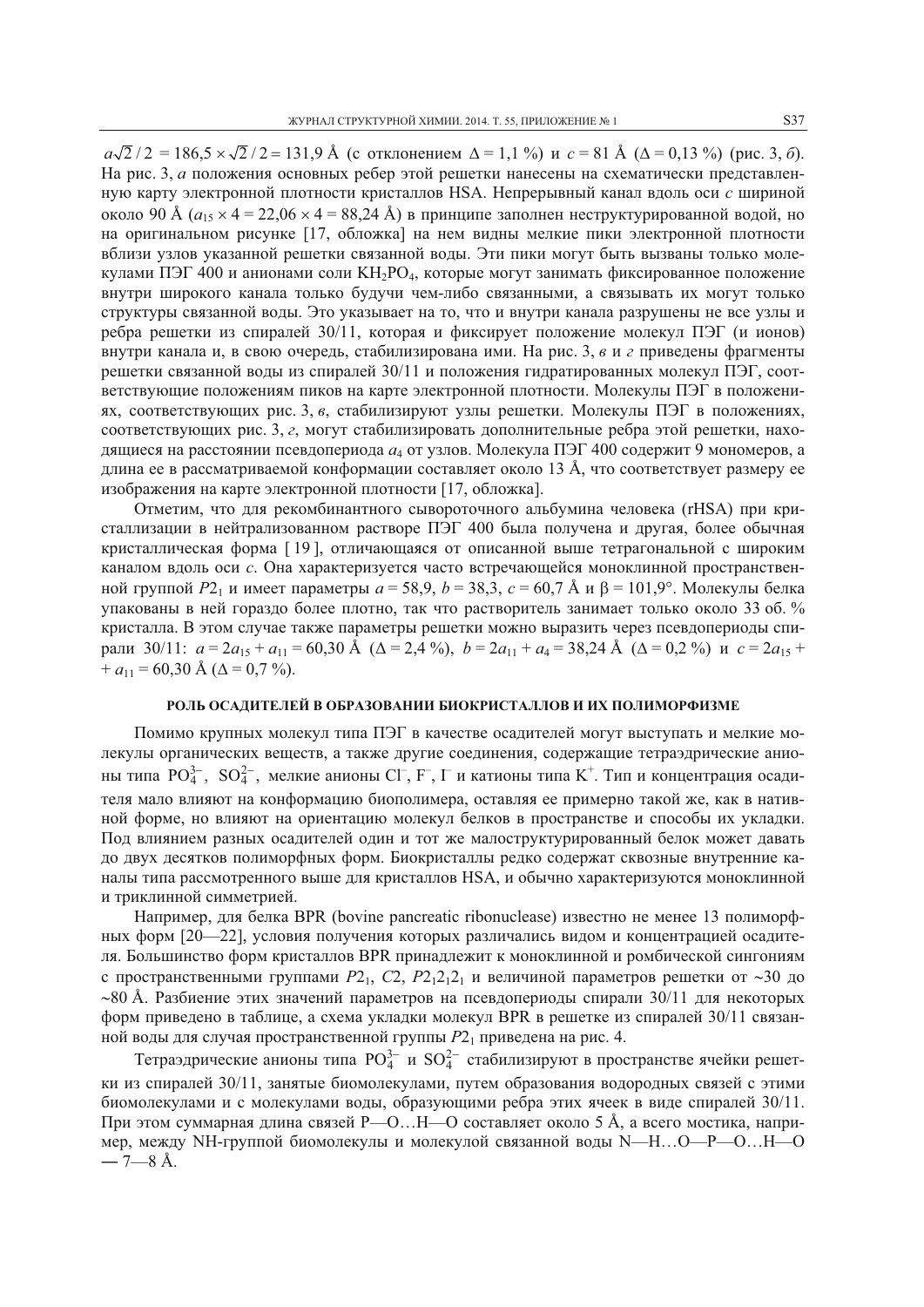| Название,<br>ссылка                          | Параметры кри-<br>сталлической<br>решетки $a, b, c, A$ ,<br>угол $\beta$ град.        | Объем на<br>молекулу<br>белка в<br>ячейке, $A^3$ | Период решетки, выраженный через псевдопериоды<br>$a_4$ = 5,88 Å, $a_{11}$ = 16,18 Å, $a_{15}$ = 22,06 Å, $a_{19}$ = 27,94 Å $\mu$<br>$a_{26} = a_{11} + a_{15} = 38,24$ Å спирали (30/11)<br>и отклонение от эксп. данных $\Delta$ |
|----------------------------------------------|---------------------------------------------------------------------------------------|--------------------------------------------------|-------------------------------------------------------------------------------------------------------------------------------------------------------------------------------------------------------------------------------------|
| Рибонуклеаза<br>BPR I,<br>$\lceil 17 \rceil$ | $P2_12_12_1$ (Z = 4)<br>$a = 44.63$<br>$b = 76,3$<br>$c = 37.6$                       | 32010                                            | $a = 2a_{15} = 44.12$ , $\Delta = 1.2\%$<br>$b = 2a_{15} + 2a_{11} = 2a_{26} = 76,48, \Delta = 0,3\%$<br>$c = a_{15} + a_{11} = 2a_{11} + a_4 = 38,24, \Delta = 1,7\%$                                                              |
| Рибонуклеаза<br>BPR VI,<br>[17]              | $C2 (Z = 4)$<br>$a = 70,60$<br>$b = 38,99$<br>$c = 51,65$<br>$\beta = 103,96^{\circ}$ | 34494                                            | $a = 2a_{19} + a_{11} = 72,06, \Delta = 2,1\%$<br>$b = 2a_{11} + a_4 = 38,24, \Delta = 1,9\%$<br>$c = 2a_{15} + a_4 = 50,00, \Delta = 3,2\%$                                                                                        |
| Рибонуклеаза<br><b>BPR XIII,</b><br>[17]     | $P2_1 (Z=4)$<br>$a = 51,35$<br>$b = 76,0$<br>$c = 31,56$<br>$\beta = 106, 11^{\circ}$ | 29582                                            | $a = 2a_{15} + a_4 = 50,00, \Delta = 2,7\%$<br>$b = 2a_{15} + 2a_{11} = 2a_{26} = 76,48, \Delta = 0,7\%$<br>$c = 2a_{11} = 32.36$ , $\Delta = 2.5\%$                                                                                |
| Рибонуклеаза<br>BPR III,<br>[17]             | $P2_1 (Z=4)$<br>$a = 42,91$<br>$b = 45,38$<br>$c = 77,2$<br>$\beta = 114.31^{\circ}$  | 34250                                            | $a = 2a_{15} = 44,12, \Delta = 2,8\%$<br>$b = 2a_{15} = 44,12, \Delta = 2,8\%$<br>$c = 2a_{15} + 2a_{11} = 2a_{26} = 76,48, \Delta = 0,9\%$                                                                                         |
| Рибонуклеаза<br>BPR II,<br>[18]              | $P2_1 (Z=2)$<br>$a = 30,13$<br>$b = 38,11$<br>$c = 53,29$<br>$\beta = 105,75^{\circ}$ | 29447                                            | $a = 2a_{11} = 32,36, \Delta = 7,4\%$<br>$b = 2a_{11} + a_4 = 38,24, \Delta = 0,4\%$<br>$c = a_{15} + 2a_{11} = 54,42, \Delta = 2,1\%$<br>или $c = 2a_{19} = 55,88$ , $\Delta = 4.9\%$                                              |

Параметры элементарных ячеек некоторых форм кристаллов BPR и разбиение их на псевдопериоды спирали 30/11 связанной воды

#### ЗАКЛЮЧЕНИЕ

Ранее было показано, что спирали 30/11, состоящие из молекул связанной воды, являются основным элементом структуры гидратационных оболочек биомолекул [11]. Это обстоятельство, а также возможность представить размеры элементарных ячеек биокристаллов как суммы псевдопериодов спирали 30/11 связанной воды позволяют предположить существование в биокристаллах соответствующей решетки из спиралей 30/11 связанной воды с расстоянием между ребрами решетки, равным этим псевдопериодам. На этой основе логично объясняется полиморфизм биокристаллов, связанный с многообразием таких решеток, и возможность наличия в них больших полостей и широких каналов. Стабилизация ребер (спиралей 30/11) ячеек, занятых биомолекулами, происходит за счет самих биомолекул и мелких ионов-осадителей; наличие для этого более крупных молекул ПЭГ (или им подобных) не обязательно. Стабилизация спиралей 30/11 связанной воды в больших полостях или широких каналах требует присутствия достаточно длинных молекул ПЭГ и происходит за счет их встраивания в структуру спирали 30/11 в качестве одной из двух составляющих ее спиралей 15/4. Тем самым положение молекулы ПЭГ внутри большой полости или широкого канала фиксируется, и она становится вилима на карте электронной плотности. На долю структурированной воды в биокристалле приходится не более 30 %, остальная вода находится в жидком, неупорядоченном состоянии.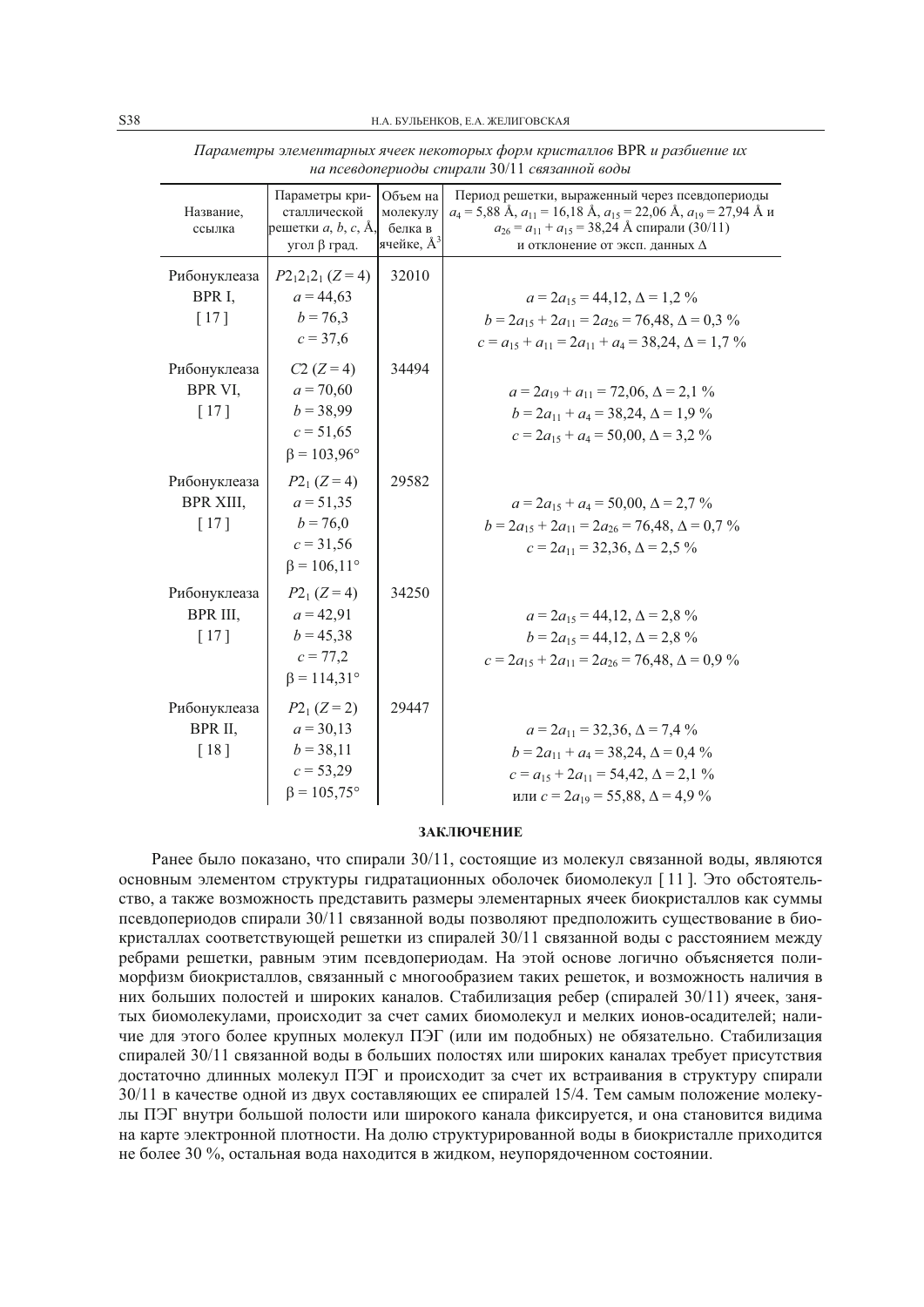

Рис. 4. Схема возможной укладки молекул BPR в решетке из спиралей 30/11 связанной воды для случая пространственной группы  $P2_1$  для кристаллов BPR XIII (а), III (б) и II (в). Показано 4 соседних элементарных ячейки кристалла в проекции вдоль оси b, границы одной из ячеек выделены жирными линиями; привелено разбиение элементарной ячейки ребрами решетки из спиралей 30/11 и показано положение молекул белка в ячейках этой решетки. Молекулы, выделенные серым цветом, сдвинуты на половину периода вдоль оси b по сравнению с молекулами, обозначенными белым цветом. На мелких врезках показано разбиение элементарной ячейки на псевдопериоды по всем трем осям

В биокристалле из-за высокого содержания водного растворителя конформация биолекулы изменяется незначительно по сравнению с той, которая сформировалась еще в исходном растворе таким образом, чтобы соответствовать возможной структуре гидратационной оболочки. Таким образом, структуры связанной воды из спиралей 30/11 играют двоякую системообразующую роль в самоорганизации биокристаллов, определяя и конформацию биомолекул в растворе, и способ их укладки в кристалле, а структура биокристаллов зависит не только от состава, конформации и размера биомолекулы, но и от состава маточного раствора, так как осадители также оказывают существенное влияние на стабилизацию решетки из спиралей 30/11.

## СПИСОК ЛИТЕРАТУРЫ

- 1. Лен Ж.-М. Супрамолекулярная химия. Концепции и перспективы. Новосибирск: Наука СО РАН, 1998.
- 2. Бернал Дж.Д., Карлайл С.Х. // Кристаллография. 1968. 13, № 5. С. 927.